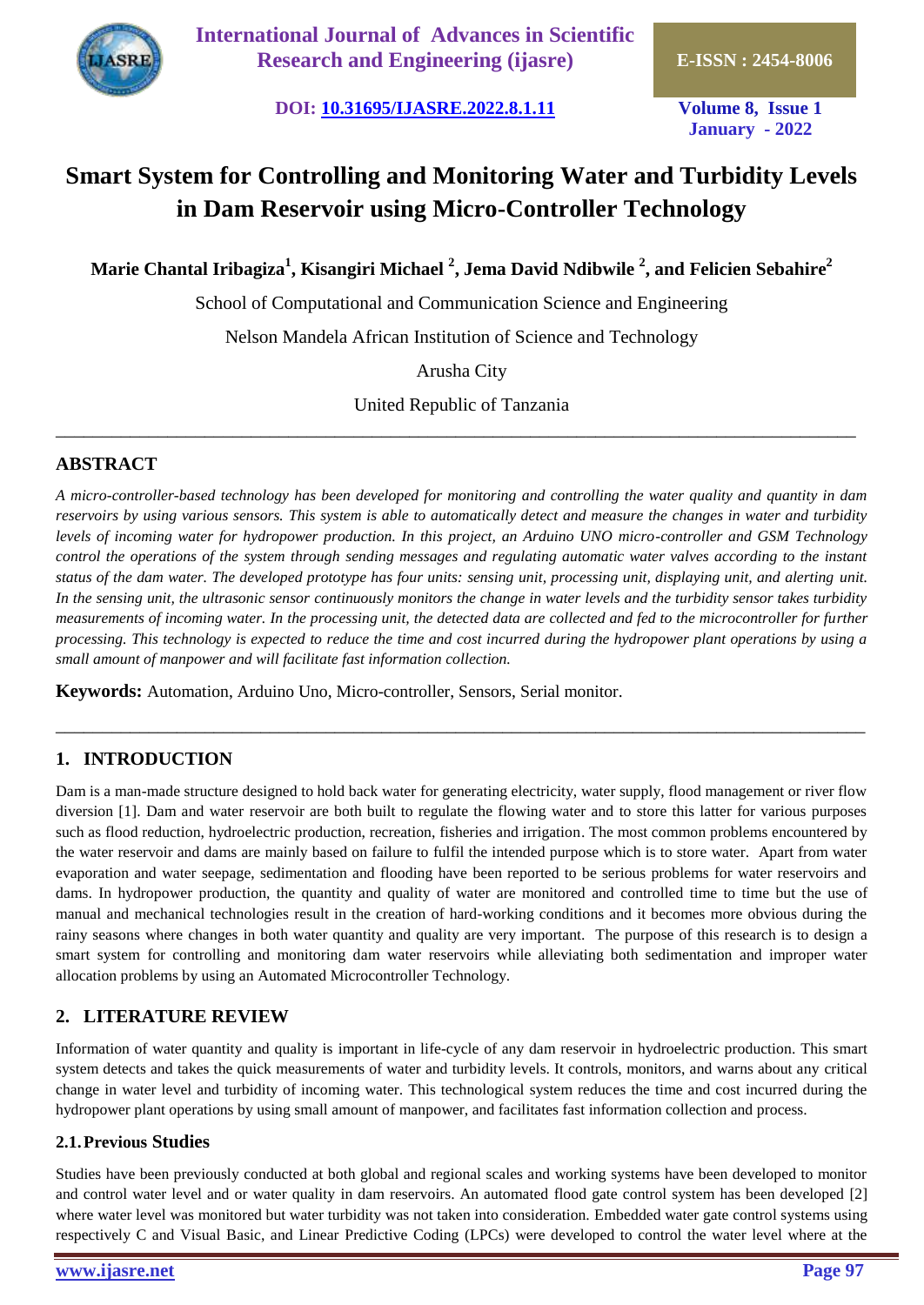highest water level the gate is allowed to open automatically but they do not provide the time at which the gate would close if the water level is at normal condition and they didn't consider water quality [3] [4]. It is clear that water level and water quality under turbidity in our case are crucial parameters to be considered while monitoring and controlling dam water reservoirs. Currently, smart systems for controlling and monitoring water quality consist of many sensors that measure various parameters such as temperature and humidity, pH levels, the turbidity in the water, and water level in the storage tank [5] but no combination of these parameters has been used for reducing sediments deposition in dam water reservoir. There is a lack of using smart technology in design and operations of dam water reservoirs while alleviating both sedimentation and improper water allocation problems. And the time of information dissemination and processing is very long which consequently leads to time delays. The purpose of this research is to design a Smart System for Control and Monitoring water levels and turbidity levels in the dam reservoir of a Pico Hydropower Plant by using Microcontroller Technology. A study of a system which is Water Level Monitoring and Dam Gate Control over Internet of Things (IoT), was developed [6]. The main objective of this IoT based methodology system was to control (open and close of gate) by detecting water level in the dam. In this system, water level values were detected at different level changes. Depending on the set water level values, the dam gate might close or open, the buzzer alarmed and using the Blynk application, the people in charge were receiving through phone SMS, Email and Twitter at the same moment [6].

In 2016, T.T.Yuvarani and R.Archana developed a system that uses GSM technology for monitoring, controlling and warning of dam water level, where they used microcontroller to compare the level in the dam using the water level sensor's threshold value. The Global System for Mobile Communication (GSM) module is utilized to relay dam level status to the control room [7]. In the project research work of [8], a system for remote monitoring of a dam was developed. In India, people developed the system of dam automation using IoT, where they used python to program Raspberry pi. The gates are under automation that uses a direct current (DC) motor to control them. In this system, water level sensors are also used to collect data in order to control the gates and they use turbidity sensors to measure the turbidity of water. It also displays the status of the dam and checks the cracks of walls, so the main purposes of the system were automatic dam gate control and corrosion detection [9].

In Indonesia, researchers developed an embedded system based for power plant monitoring and controlling. This system had the importance of monitoring the environmental conditions by using various sensors, PIC microcontroller was used to read data from the different sensors, GSM was used to send the status of the boiler to the user whether for instance the temperature inside the boiler increases to the threshold value. All values were displayed on the Liquid Crystal Display (LCD) display. In this system, they considered many parameters like water, temperature, gas, and pressure levels. The main purpose of this system was to monitor and control these parameters for power plants in order to prevent the power plant wastage which affects the persons who surround the power plant [10]. In the research of dam automation and application using IoT in India, the main aim was to measure three levels of water in dam where the sensor was used to sensor the water level and when it reaches the full level reservoir the dam gate opens automatically. A relay module was used to control the opening and closing of the gate by detecting water level in the dam. The only one parameter considered was a water level [11]. An embedded system with microcontroller based can control dam system and this has been done by developing a system for detecting the level of water and the inflow water change that provide the moment of gates to be controlled in real-time by using stepper motor [12].

# **3. MATERIALS AND METHODS**

In this project, the agile development methodology is used for a continuous iteration of development and testing of the viable prototype. An improvement is done for each complete stage of the system if it is found to be necessary. In our proposed system, both water level and turbidity level are monitored and when they reach to maximum levels, there is an automatic action to open or close the valve on the dam and the message is sent to the person in-charge by using GSM Module at the same time the buzzer alarms. The purpose of this project is to help the users to have the ability of remotely controlling and monitoring their dams without human interaction with the dam units. This system provides an easy way to check the information of valve function; in closing and opening. The user can control the dam from far or around and the buzzer provides an alarm when the water level goes high up. From the proposed system, the ultrasonic sensor and turbidity sensor detect water level and turbidity level respectively in the dam and then the sensed data is displayed through LCD.

# **3.1.Block Diagram and System Architecture**

The proposed system has four units including sensing unit, processing unit, displaying unit and alerting unit. In the sensing unit, the ultrasonic sensor continuously monitors the change in water levels and the turbidity sensor takes turbidity measurements of incoming water (Figure 1 (b)). In the processing unit, the detected data are collected and fed to the microcontroller for further processing. The processed data is viewed on a display unit which is LCD, and the alerting unit consists of the alarm to be generated and an SMS notification to be sent (Figure 1 (a)).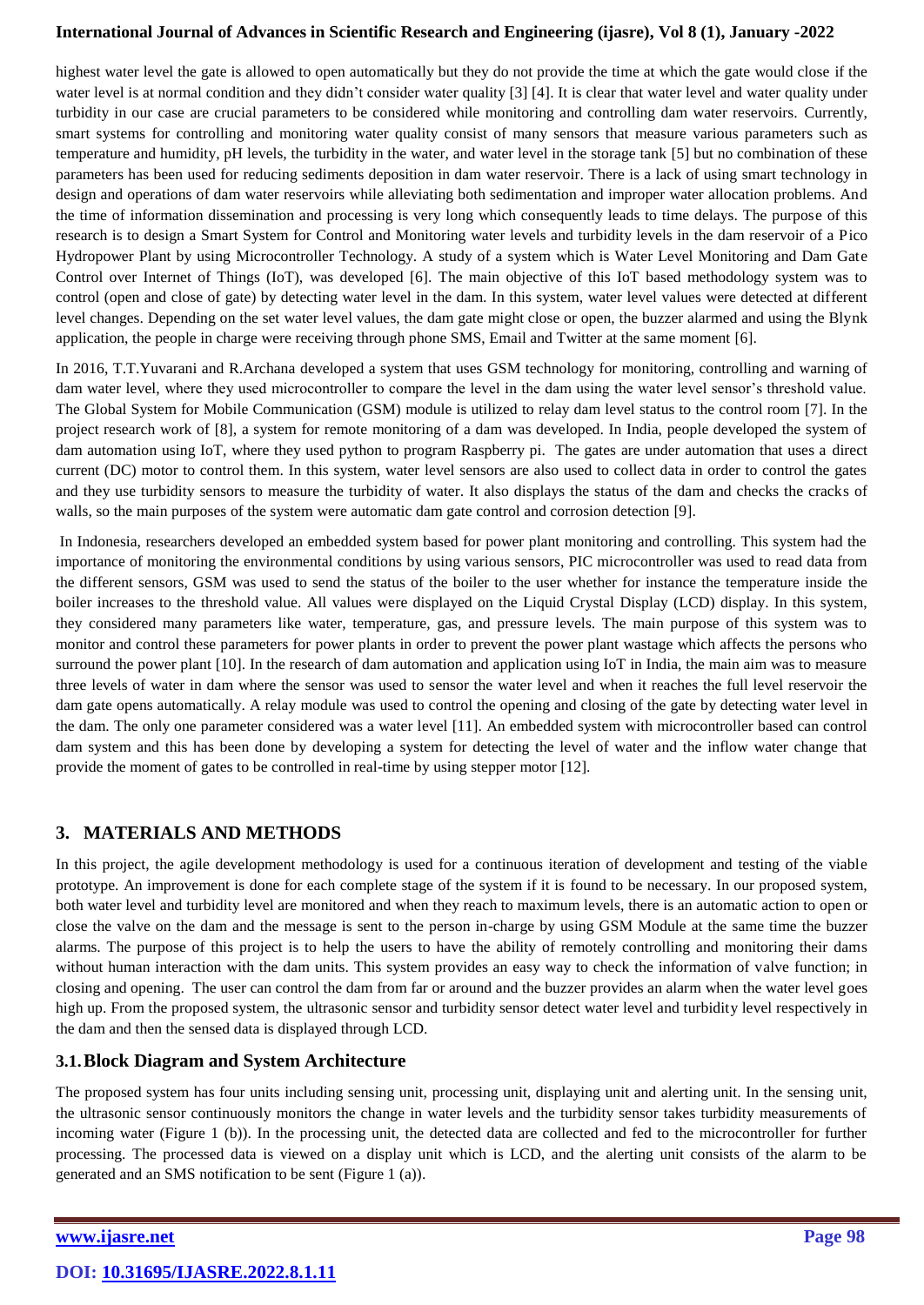**International Journal of Advances in Scientific Research and Engineering [\(ijasre\),](http://www.ijasre.net/) Vol 8 (1), January -2022**



**Figure 1.a. Block Diagram Figure 1.b. System Architecture** 

# **3.2.Flowchart**

In the flowchart Figure 2, there is a pictorial diagram representation of an algorithm used to represent information processes for both system activity and connectivity. The activities and the connection order are shown by boxes of different kind and rows respectively. The flowchart diagram on figure below shows a by-step system operation from the start to the end.

The system was turned on and continued to run many iterations for all system components in operation and starting the initialization of set parameters. In this project study, the ultrasonic sensor and turbidity sensor were used to detect respectively water level and turbidity level in the dam water reservoir. These sensors continuously monitored the changes in water level and turbidity level and the data obtained from the sensors were sent to the micro-controller for processing and analysing. Afterward, each analysed data was compared to the required optimum. If water and turbidity levels exceed their respective thresholds, the abnormal conditions were detected, and a buzzer connected to the microcontroller was used to output an alarm for warning and notifying through Short Message Service (SMS) using the GSM module the responsible personnel to act accordingly.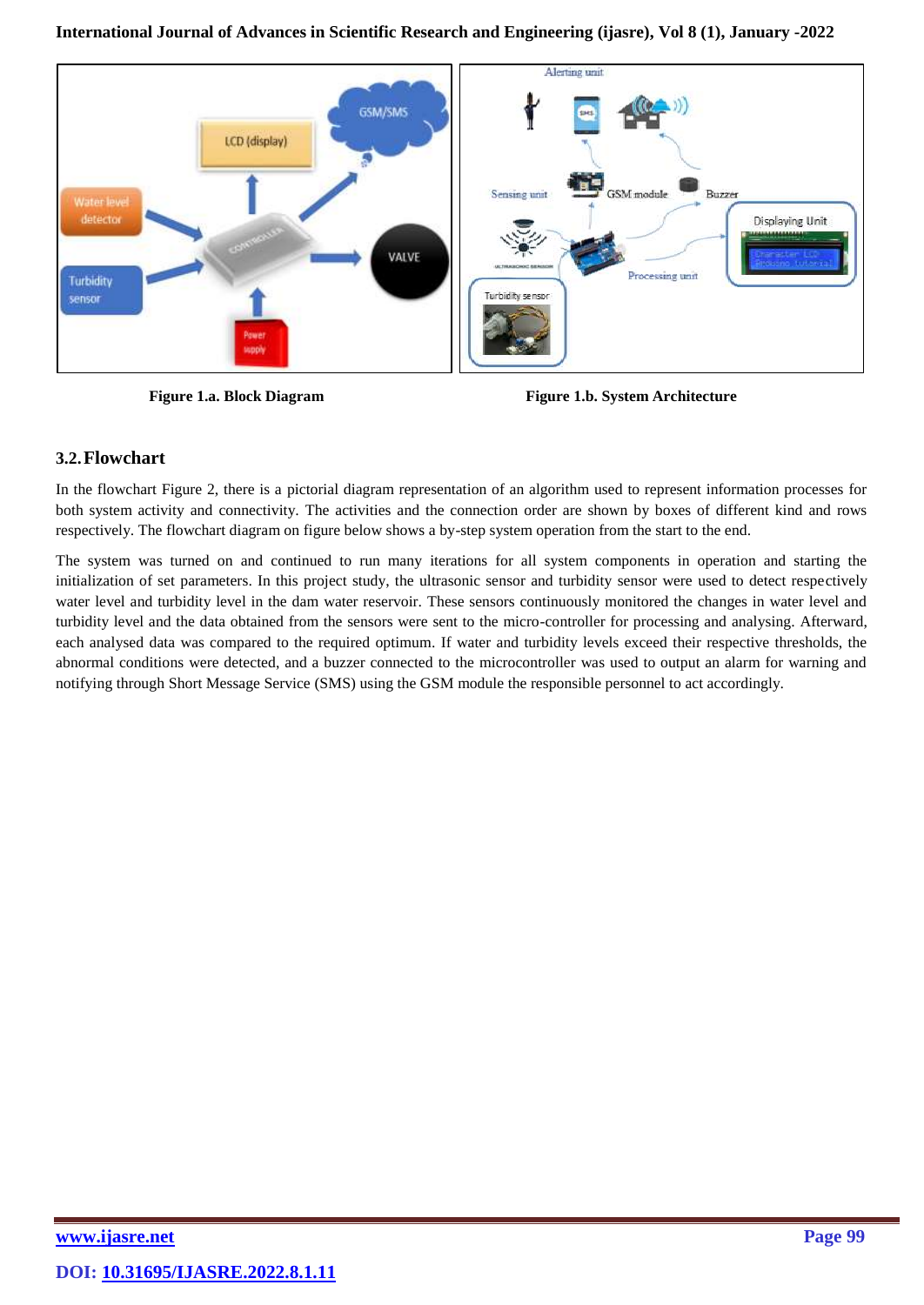

**Figure 2: Flowchart of the system development**

# **3.3. Circuit Diagram**

The system circuit diagram graphically represents how the system components are electrically connected on Arduino Nano board (microcontroller board) in order to operate and it is represented in Figure 3. Arduino Nano has one board microcontroller that collects input information from various sensors and devices, and transforms this information into useful outputs. This Arduino Nano consists of 22 input and output pin; 14 pins are digital pins, and 8 pins are analogue pins, the turbidity sensor data pin was attached to an analog Arduino pin, which is A0. The ultrasonic sensor trig and echo pins are both connected to Arduino pins that means trig pin connected to 5 pin and echo pin connected to 6 pins. The trig pin is designed for output and the echo pin is designed for input. The pins of LCD RS, EN, D4, D5, D6 and D7 are connected to digital pins of Arduino 3, 4, 9, 10, 11 and 12. The pins of the GSM module which are transmitter and receiver are connected to 7 and 8 pins of Arduino. A wire of valve is connected to Arduino on pin 2 and a wire of buzzer is connected to Arduino on pin 13. Arduino was supplied by energy of 5V to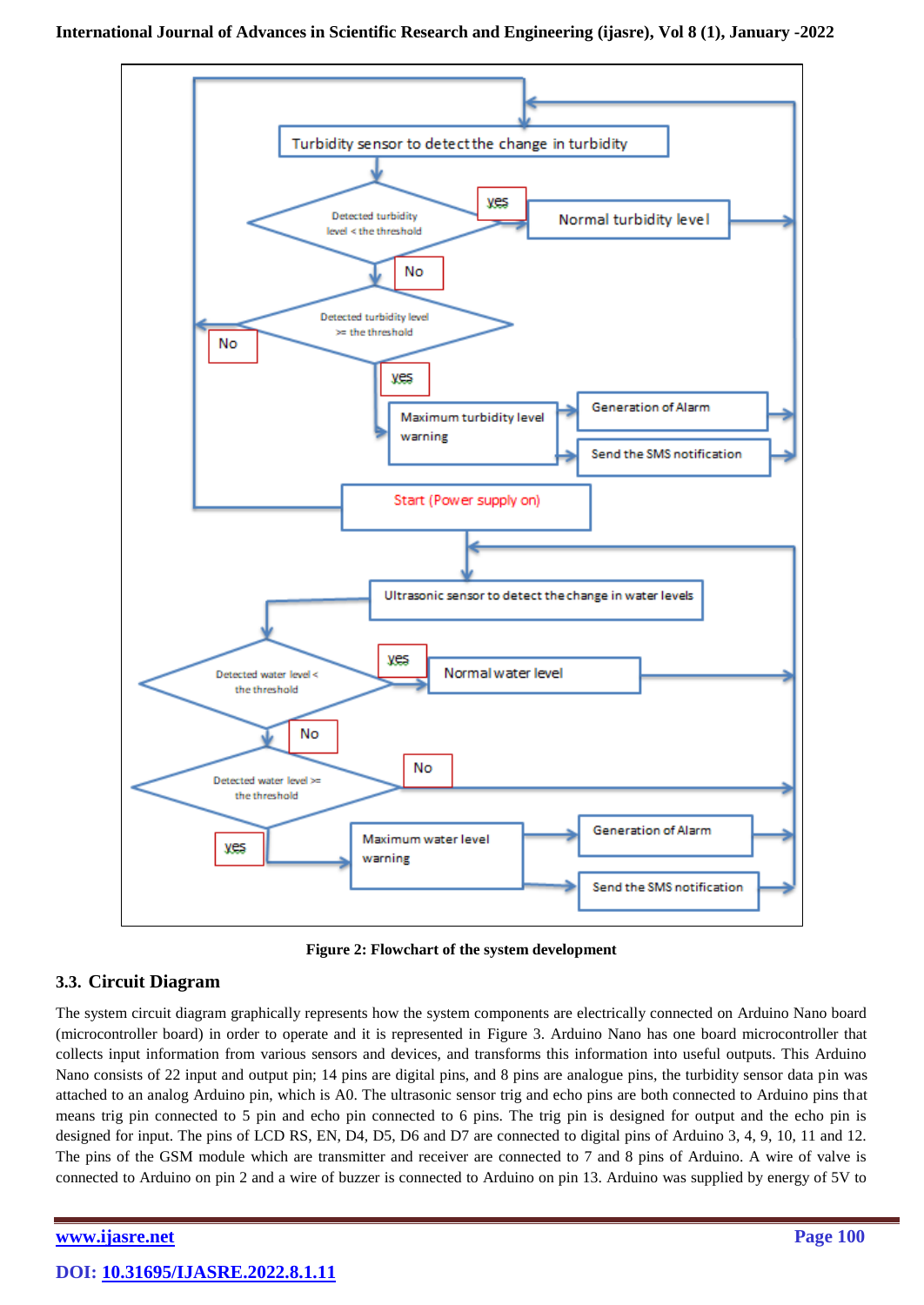all these components. During the system integration process, all units were linked together. Their interaction proved the effective system functionality and its compliance with the requirements.



**Figure 3: system circuit diagram**

### **3.4.Programming Languages and Software Used**

This system was built using C programming under the Arduino IDE (Integrated Development Environment). C programming is a high-level programming language and general-purpose procedure which plays important role for developing software to this language is popular programming language and it minimizes the time of execution comparatively to other high-level languages the reason why many systems and other many languages are built under C language [13]. Arduino IDE is an open-source Arduino software which is transcribed in functions after C++ and C programming languages. This tool provides the ability to write and to upload the code to the Arduino board. By using this Arduino IDE, the user imports various libraries depending on the sensors or component required by the system then the output is displayed on the serial monitor window in Arduino IDE. Like other microcontrollers, ATMEGA 238 microcontroller was housed in an Arduino board and was programmed under C computer programming language. In this study, the EasyEAD software was also used. EastEDA is an online circuit drawing application which is very easy to start and understand drawing software that consists of many complex software libraries and links. Its function is simple and is easy to use. It is the type of Printed Circuit Board (PCB) design schematics and simulation for electronic circuit diagrams, the reason why it was used in this project.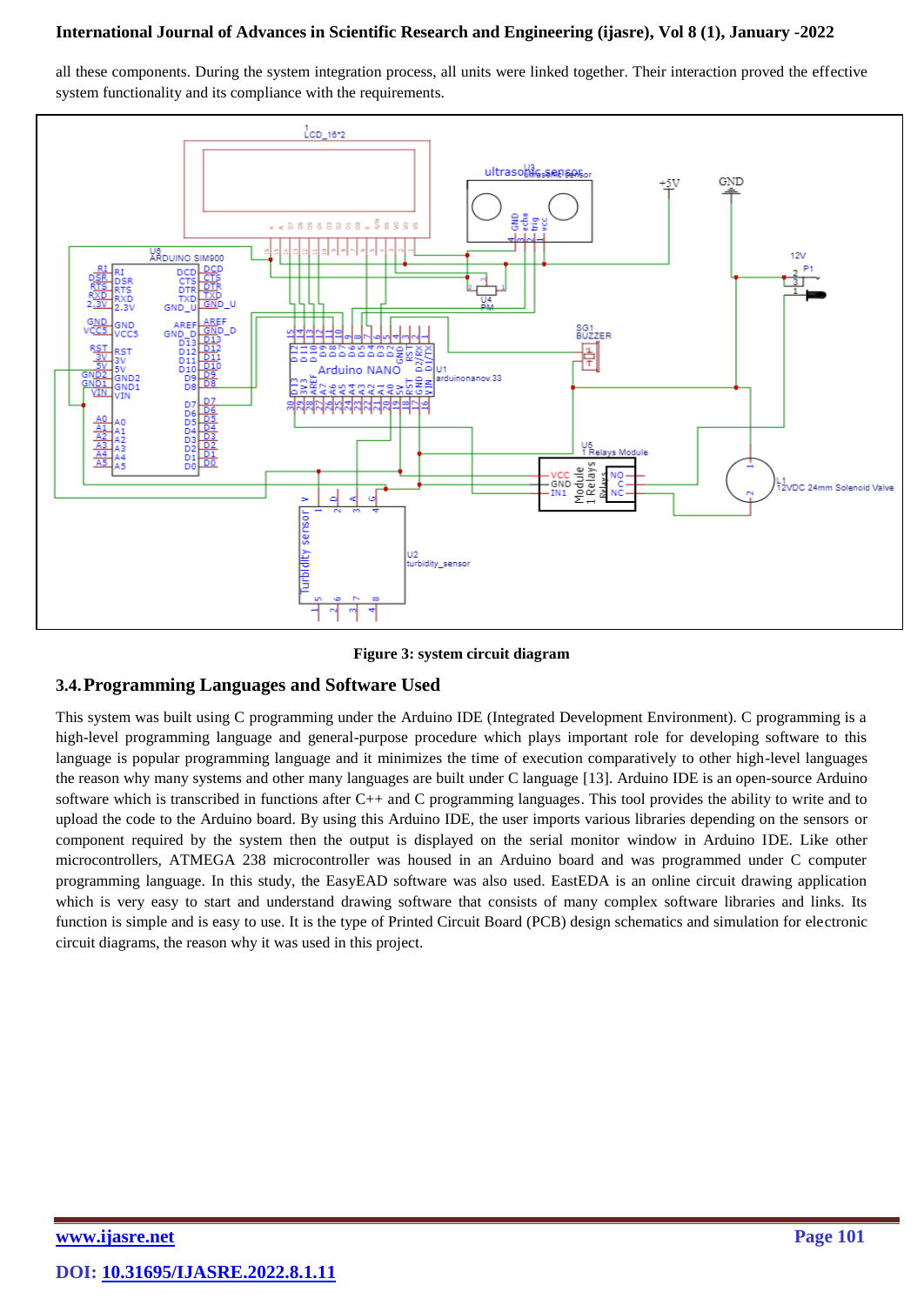

**Figure 4: Prototype development**

# **4. RESULTS AND DISCUSSION**

### **4.1.Results**

During the development and lab testing of our prototype, the measurements of the water and turbidity levels were obtained by using various hardware and software components. Two containers have been used from which the first container was considered as a source of water and the second container is a dam water reservoir. This means that the water flows from the first container to the second container through pipes with valves. The ultrasonic sensor is popular for measuring the distance in mm between sensing unit and the physical object and in this project, it starts to monitor water level in the water reservoir. Therefore, the water from the source flows into the dam water reservoir and water level in the dam is monitored. If the measured distance between ultrasonic sensor and water surface is equal to 310 mm which is maximum level, the dam reservoir is full, and the valve is switched off. At this time there is no water flow from the water source to the dam and the SMS notification is immediately sent to the mobile phone of the person in charge at the same time the buzzer produces an alarming sound. The SMS notification, the sound of buzzer and the low of valve are activated at the time when water level reaches its maximum level in the dam water reservoir. When the water level rises to normal state in dam, there is not alarm, no SMS notification and the valve is on until the water level reach to maximum level which is 310mm and when the water level decreases to its minimum level of 330 mm in dam, the valve is switch on directly in order to allow water to flow from the water source to the dam water reservoir. Generally, the water level is increased when the distance between sensor and water surface is decreased. On the side of measuring turbidity level in dam water reservoirs, a turbidity sensor was used to measure the turbidity values of water in Nephelometric Turbidity Units (NTU). Turbidity is the level of cloudiness in a liquid and drinkable water has a turbidity level which is less than 4 NTU. The turbidity sensor detects and measures the variation of turbidity levels of incoming water in the dam. The normal turbidity level in water was set to be less than 50 NTU in this project. And if it is over than this value (50 NTU), in this case the maximum turbidity level is exceeded, and the buzzer warns by producing the alarms and SMS notification is sent to the mobile phone of the person in charge. Both the turbidity level and the distance detected by the respective sensors changed more time on the LCD screen and serial monitor at the same time. The tables below display the different measurements of water level and turbidity level in dam water reservoir and their status description of dam.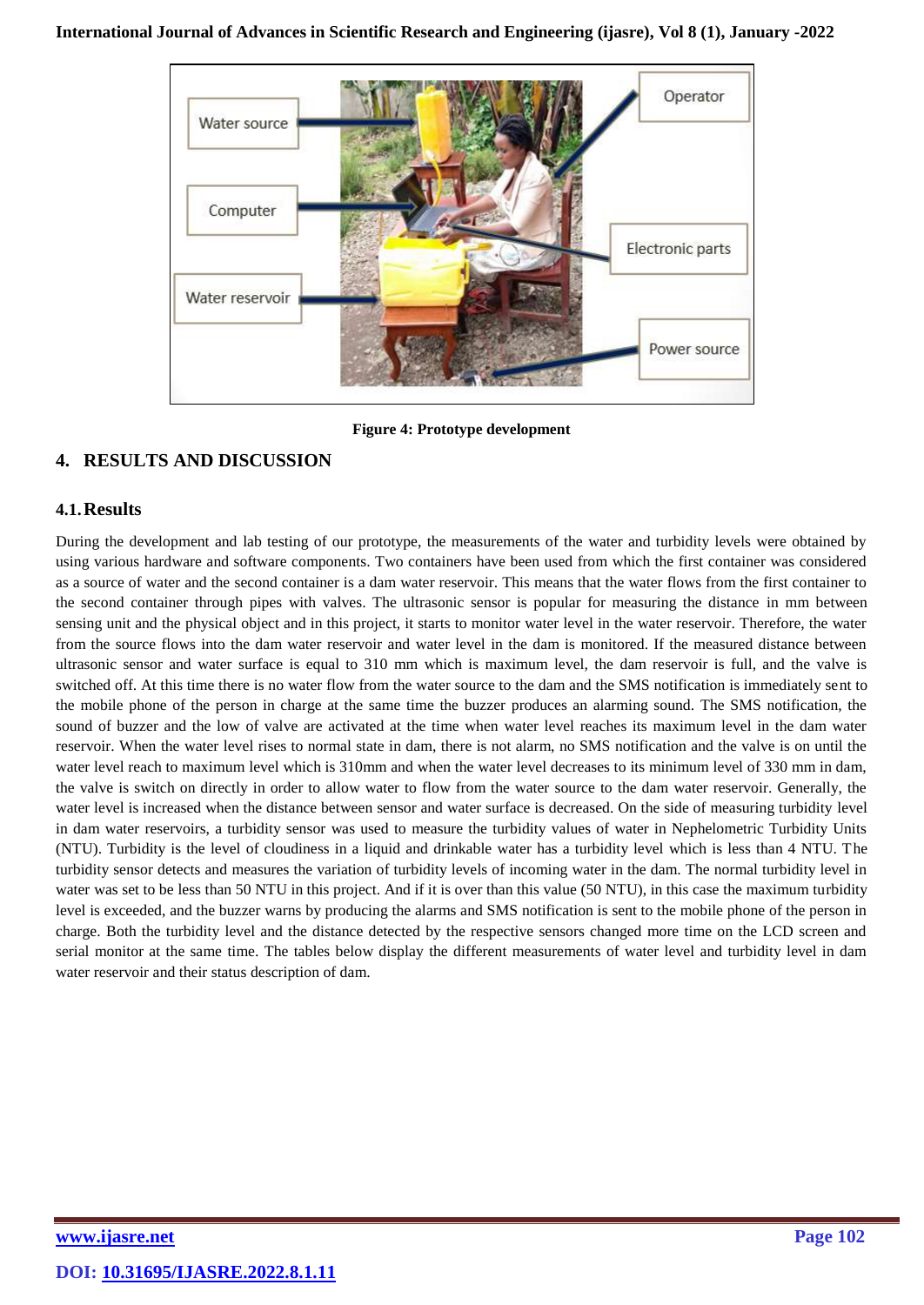| N <sub>0</sub> | Water<br>level | <b>Measurement of water level</b>              | <b>Status in dam reservoir</b>                           |
|----------------|----------------|------------------------------------------------|----------------------------------------------------------|
|                | Maximum        | The measured distance between sensor and water | Bad condition, dam is full: water level in dam is at its |
|                |                | surface in dam is less or equal to 310 mm      | highest, but water is still controlled and no incoming   |
|                |                |                                                | water.                                                   |
| $\mathcal{D}$  | Normal         | The distance measured between sensor and water | Normal condition: Water level is controlled, and valve   |
|                |                | surface is any value between 330 mm and 310    | is switched on and the water can enter in the dam        |
|                |                | mm                                             | reservoir.                                               |
| $\mathcal{F}$  | Minimum        | The distance measured between sensor and water | Bad condition: water level was low in dam, valve was     |
|                |                | surface greater or equal to 330 mm             | ON                                                       |

| Table 1: Comparison of output measurements of water level obtained in lab testing |  |  |  |
|-----------------------------------------------------------------------------------|--|--|--|
|                                                                                   |  |  |  |

|    | Table 2: Comparison of output measurement of turbidity level in the dam water reservoir |                                                                                                                       |  |  |  |  |  |
|----|-----------------------------------------------------------------------------------------|-----------------------------------------------------------------------------------------------------------------------|--|--|--|--|--|
| N0 | Turbidity level measurements in water dam                                               | Status description in water dam                                                                                       |  |  |  |  |  |
|    | The turbidity level measured $\langle$ =4NTU                                            | Good condition: this turbidity is low and safe for drinking                                                           |  |  |  |  |  |
| 2  | The turbidity level measured $\ge$ /=50NTU                                              | Bad condition: Turbidity level increases up to maximum level and<br>beyond that, it can create sediments.             |  |  |  |  |  |
| 3  | The turbidity level measured <50NTU                                                     | Good and safe condition: Turbidity level is increasing to a high level<br>but not cause any problem in the water dam. |  |  |  |  |  |



**Figure 5: Results from lab system testing**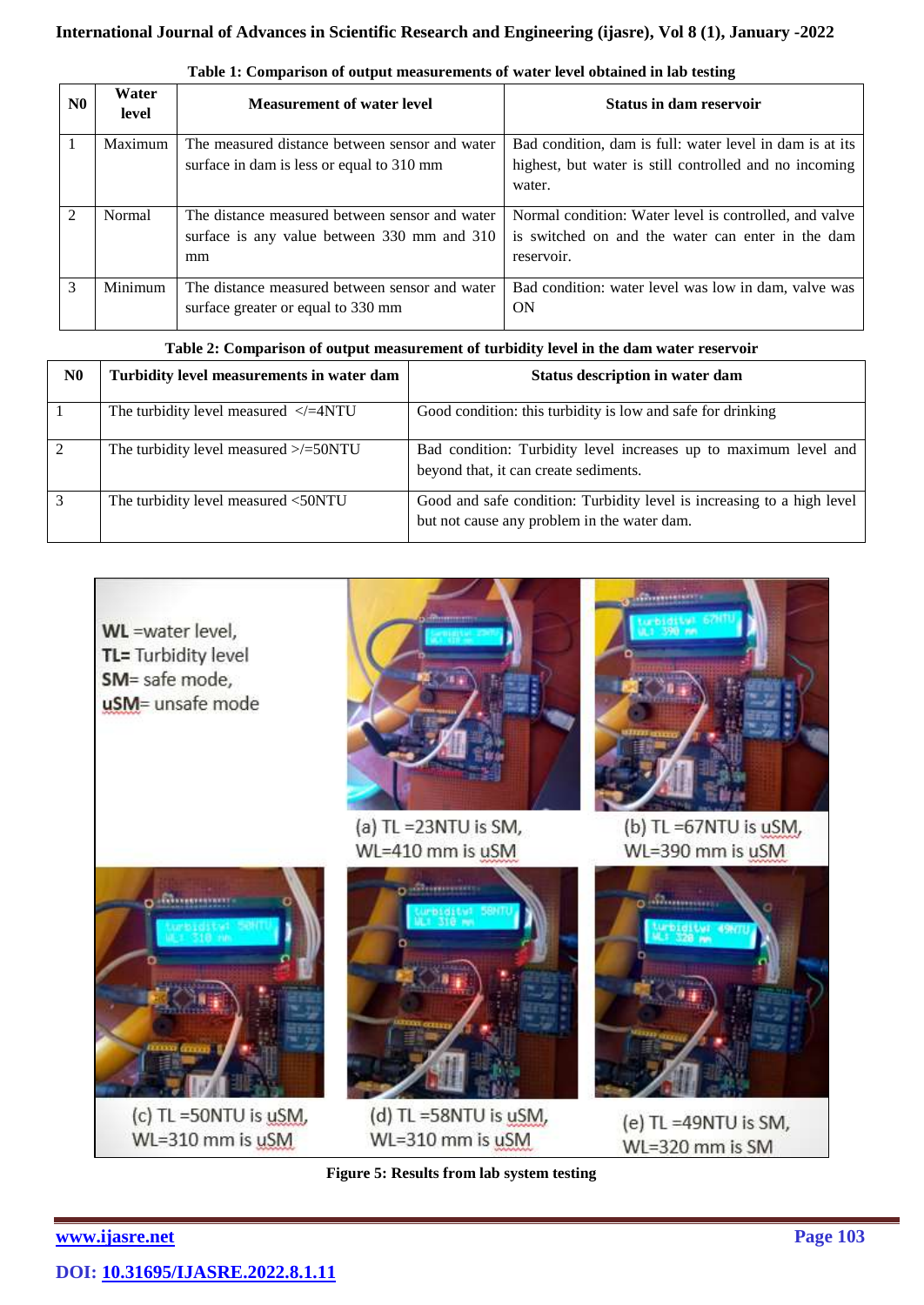#### **4.2.Discussion**

The lab experiments conducted showed that both water level and turbidity levels can be automatically detected, measured and the information can be immediately shared to the dam operators. In Figure 5 and 6, the shown values were the instant water and turbidity levels from the lab experimentation. The water level distance and turbidity parameters were monitored by ultrasonic and turbidity sensors respectively. Updates of data from the sensors were provided by a serial monitor on the computer screen. The changes in both water and turbidity levels which exceed the optimum creates the generation of an alerting SMS and sound through the mobile phone and the buzzer respectively. Figure 6 shows the short messages that were sent to the phones of the dam operators to let them know that a danger state was attained. Figure 4 shows the developed lab prototype as installed. Based on the gained information about the design and implementation of a lab scale system, an automated field system can be implemented at affordable cost, accuracy, efficiency and effectiveness are assurances.



**Figure 6: SMS notification to both computer and mobile phones**

# **5. CONCLUSION AND RECOMMENDATION**

#### **5.1.Conclusion**

Water level variations and changes of turbidity in any water reservoir should be controlled. If the quantity of water becomes too small, the hydropower production is negatively affected and if it turns too high, it causes inundation which creates a loss of properties and human deaths. When turbidity increases to a high level, it creates a sedimentation phenomenon which is the accumulation of sediments in the bottom of the water reservoir. Sediments tend to reduce the capacity of a water reservoir as the usable volume of water is occupied by this settled matter thus affecting hydropower production. The developed prototype system has proved that the information on water level and turbidity status can be disseminated within 3 seconds thus allowing the authorities to act accordingly. Through its functionality, this system proved to be user friendly, economically applicable and does not require rigorous maintenance. The results of this conducted study, from lab testing, have provided a smart prototype which can quickly detect the changes in both water and turbidity levels, and continuously send updates to the dam operators.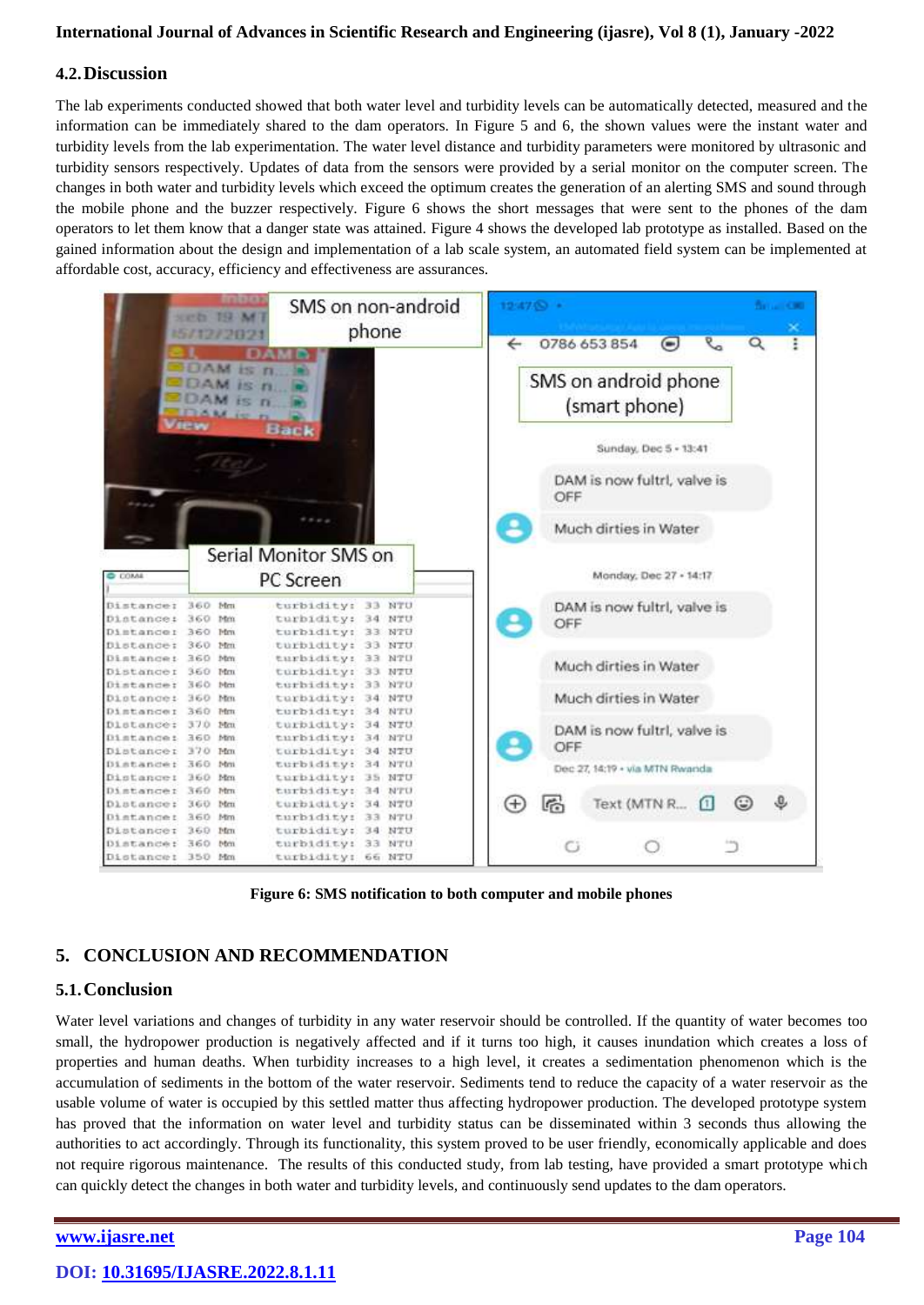### **5.2.Recommendation and future work**

The application of smart technologies in various fields has proven to be effective and efficient. The use of Arduino microcontroller centred system would effectively improve the current systems, which are mainly manual, in control and monitoring water and turbidity levels in dam water reservoirs. The academic and research institutions, funding organizations and governments should be involved in upgrading the developed prototype, evaluating its operation for successful field implementation at large scale.

### **Acknowledgment**

Special gratitude goes to the Centre of Excellence for ICT in EA (CENIT@EA) for being my financial support during my studies at Nelson Mandela African Institution of Science. I am extremely thankful to my host company HOBUKA Ltd staff for their contributions, especially my industrial supervisor and the company director for their time in guiding me, advice, encouragement, and their motivation which provided me to accomplish this research study.

### **REFERENCES**

- [1] Edwin Cey, J. H. (2018). Energy Education: Hydroelectric dam. Retrieved from energyeducation.ca: https://energyeducation.ca/encyclopedia/Hydroelectric\_dam
- [2] M. Edwin Lawrance, C. Gobiya, V. Gowsalya, R. Masi , R. M. Priyanka, 2019, Autonomous Flood Gate Control using Arduino UNO with GSM Technology, INTERNATIONAL JOURNAL OF ENGINEERING RESEARCH & TECHNOLOGY (IJERT) ICONEEEA – 2k19 (Volume 7 – Issue 02 ), SSM Institute of Engineering and Technology, Dindigul, India.
- [3] Iyer, M., Pai, S., Badri, S., & Kharche, S. (2013). Embedded Dam Gate Control System using 'C' and Visual Basic. *International Journal of Computer Applications*, *69*(2), 32–37. https://doi.org/10.5120/11816-7491
- [4] B, O. (2018). PLC-Based Dam Automation System. (IJSRD International Journal for Scientific Research & Development| Vol. 6, Issue 02, 2018 | ISSN (Online): 2321-0613, n.d.)
- [5] Pasika, S., & Gandla, S. T. (2020). Smart water quality monitoring system with cost-effective using IoT. Heliyon, 6(7), e04096. https://doi.org/10.1016/j.heliyon.2020.e04096
- [6] P. P. Kulkarni. (2018). Water Level Monitoring and Dam Gate Control over IOT. International Journal on Future Revolution in Computer Science & Communication Engineering. Volume 4, Issue 4, 141-145. http://www.ijfrcsce.org/index.php/ijfrcsce/article/view/1485/1485
- [7] Yuvarani, T. S., & Archana, R. (2016). Water Level Monitor, Control and Alerting System Using GSM in Dams and Irrigation System based on Season. international Journal of Scientific & Engineering Research. 7(4), 3.
- [8] Abdullah Al-hadhrami, Z. M., & Shaikh, A. K. (2017). A System for Remote Monitoring and Controlling of Dams. *International Journal of Programming Languages and Applications*, *7*(4), 1–18. https://doi.org/10.5121/ijpla.2017.7401
- [9] Dr. Nagesha Shivappa, Aishwarya S Rao, Aishwarya T, Jahnavi S Athreya, Mandakini H, & JSS academy of technical education. (2020). Dam Automation using IoT. International Journal of Engineering Research And, V9(05), IJERTV9IS050617. https://doi.org/10.17577/IJERTV9IS050617
- [10] Ashwin, J. S., & Manoharan, N. (2018). Embedded System Based Power Plant Monitoring and Controlling. *Indonesian Journal of Electrical Engineering and Computer Science*, *9*(2), 275. https://doi.org/10.11591/ijeecs.v9.i2.pp275-278
- [11] RaviKumar, L., Rajeevan, J., Baiju, K., Varghese, M., Agnes, N., & Babu, S. G. (2020). *Dam Automation and Application Using IOT-(A Prototype Model Study)*. *66*(90), 5.
- [12] Vinayak .S.W: K.M.Kavitha; B. Kantharaj: Vinaya Kumara M. B. (2016). MICROCONTROLLER BASED DAM GATE control system. International Journal of Scientific Development and Research (IJSDR), Volume 1, Issue 5 (629-634)
- [13] Agnihotri, N. (2021, October 20). Arduino compatible coding 03: Basics of Arduino sketches and Embedded C. Retrieved from Engineers Garage: https://www.engineersgarage.com/articles-basics-of-arduino-sketches-arduino-c/